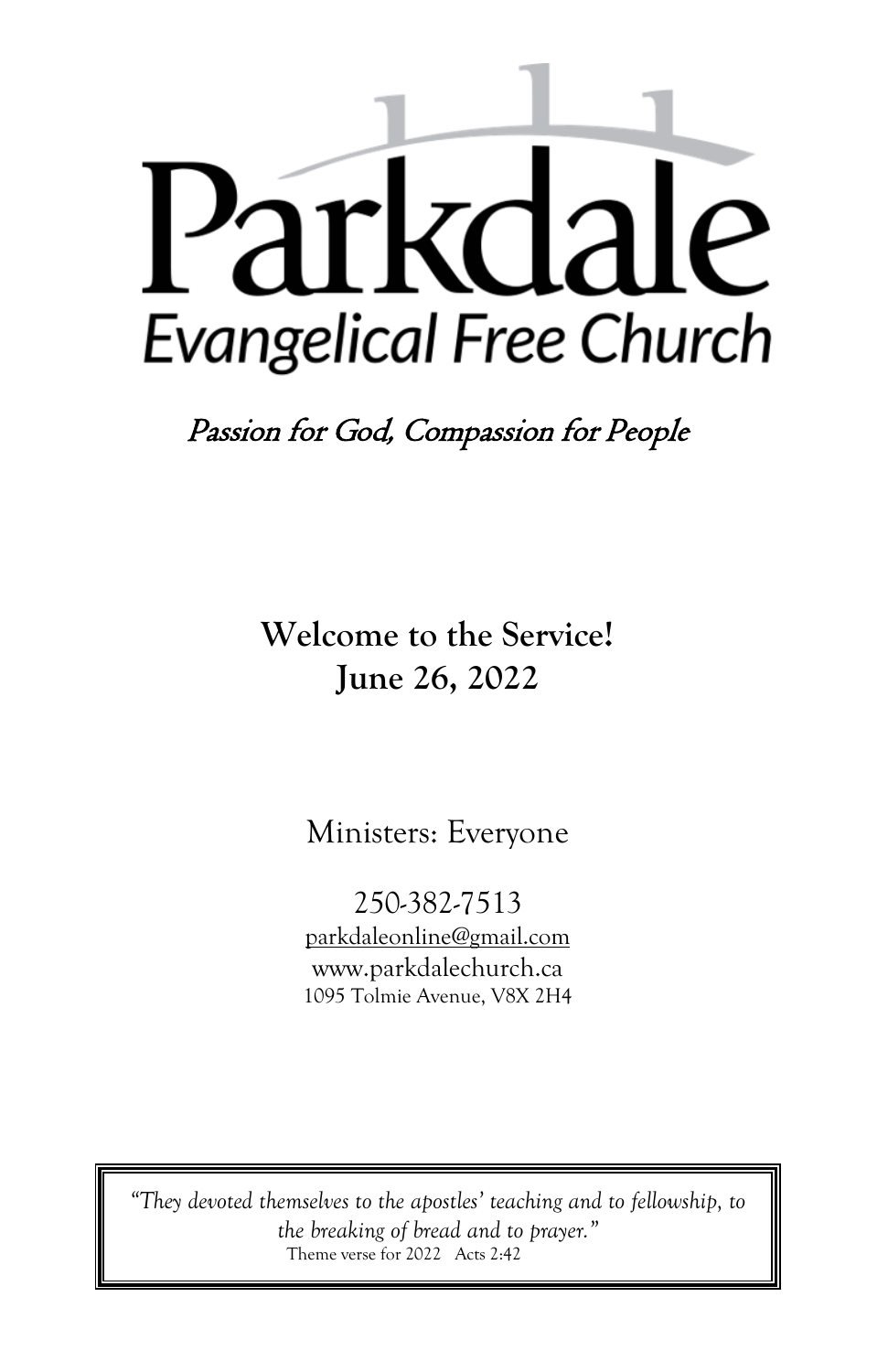## **Gospel Living in the Familiar and Foreign Series: The Apostles' Teaching: Exploring the New Testament Guest Speaker: Bill T.**

# **Acts 18:8-22**

**8** Paul entered the synagogue and spoke boldly there for three months, arguing persuasively about the kingdom of God. **<sup>9</sup>** But some of them became obstinate; they refused to believe and publicly maligned the Way. So Paul left them. He took the disciples with him and had discussions daily in the lecture hall of Tyrannus. **<sup>10</sup>** This went on for two years, so that all the Jews and Greeks who lived in the province of Asia heard the word of the Lord.

**<sup>11</sup>** God did extraordinary miracles through Paul, **<sup>12</sup>** so that even handkerchiefs and aprons that had touched him were taken to the sick, and their illnesses were cured and the evil spirits left them.

<sup>13</sup> Some Jews who went around driving out evil spirits tried to invoke the name of the Lord Jesus over those who were demon-possessed. They would say, "In the name of the Jesus whom Paul preaches, I command you to come out." **<sup>14</sup>** Seven sons of Sceva, a Jewish chief priest, were doing this. **<sup>15</sup>** One day the evil spirit answered them, "Jesus I know, and Paul I know about, but who are you?" **<sup>16</sup>**Then the man who had the evil spirit jumped on them and overpowered them all. He gave them such a beating that they ran out of the house naked and bleeding.

**<sup>17</sup>**When this became known to the Jews and Greeks living in Ephesus, they were all seized with fear, and the name of the Lord Jesus was held in high honor. **<sup>18</sup>** Many of those who believed now came and openly confessed what they had done. **<sup>19</sup>**A number who had practiced sorcery brought their scrolls together and burned them publicly. When they calculated the value of the scrolls, the total came to fifty thousand drachmas. **<sup>20</sup>** In this way the word of the Lord spread widely and grew in power.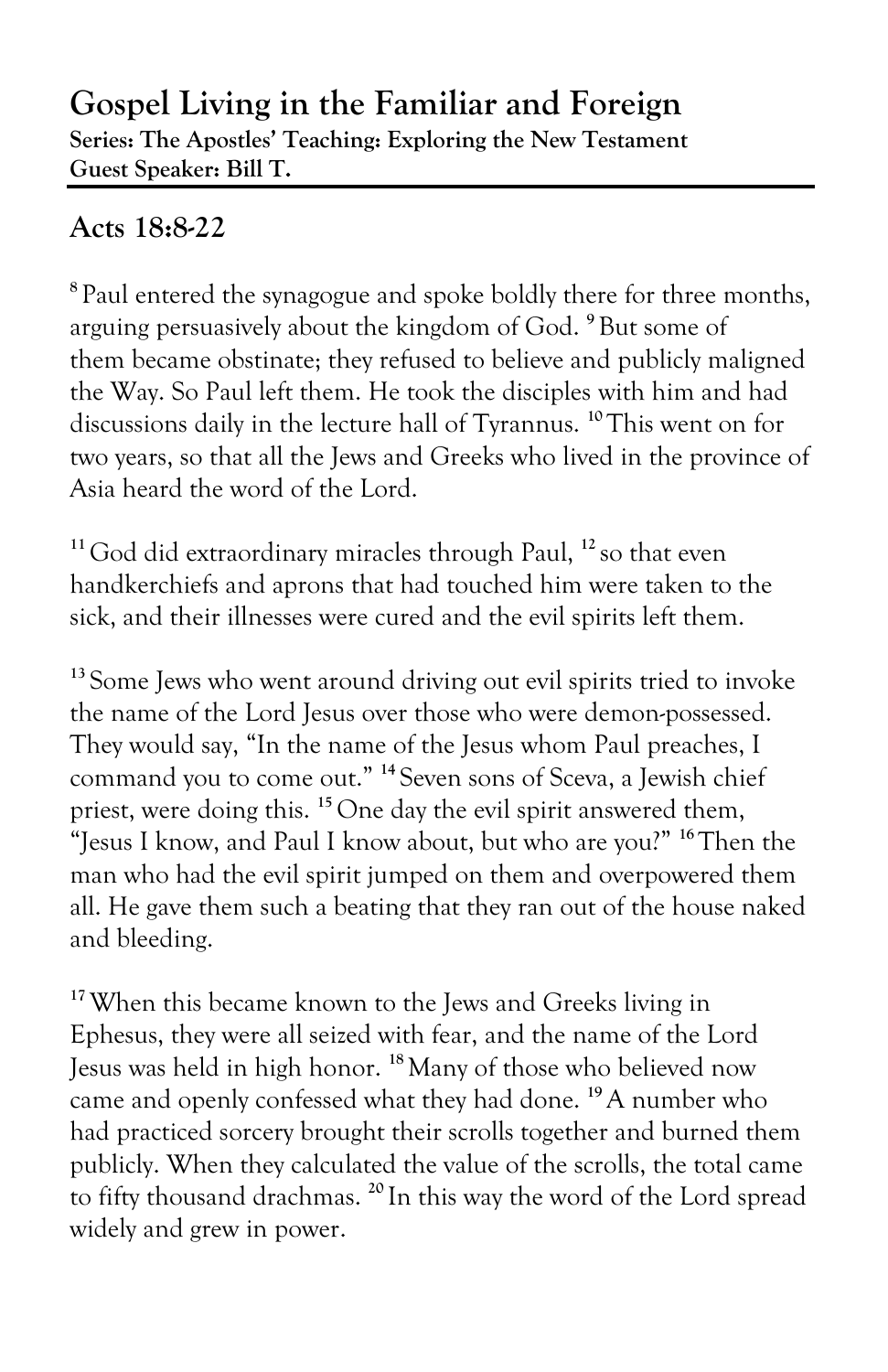**<sup>21</sup>**After all this had happened, Paul decided to go to Jerusalem, passing through Macedonia and Achaia. "After I have been there," he said, "I must visit Rome also." **<sup>22</sup>**He sent two of his helpers, Timothy and Erastus, to Macedonia, while he stayed in the province of Asia a little longer.

| Weekly at Parkdale  |                                                                                                                                                  |
|---------------------|--------------------------------------------------------------------------------------------------------------------------------------------------|
| Saturday<br>Sunday  | 7:30 PM COBS bagging<br>9:30 Prayer Time                                                                                                         |
|                     | 10:00 AM Worship (in person & online)                                                                                                            |
| <b>Small Groups</b> |                                                                                                                                                  |
| Tuesday             | 9:30 AM Men's Book Study (Zoom, Bi-Weekly)<br>11:30 AM Men's Coffee Time<br>7 PM Freedom Session - Ephesians<br>2:30 PM Ladies Book Study (Zoom) |
| Wednesday           | 6:30 PM Junior Youth Group (Bi-Weekly)<br>Quilts for Missions/Craft & Chat: 2 <sup>nd</sup> Tuesday every month, 10-1                            |

#### Special Announcements

- Music team we welcome new participants please talk to Emily if you are interested!
- Baptism and Membership please let Pastor Tim know if you'd like to talk about these important steps of faith!

#### Birthdays

July 1 Ideen S.

#### Schedules

| <b>Sunday School</b><br>This Week: TBD | Next Week: TBD      |
|----------------------------------------|---------------------|
| Cleaning<br>July 2: John M.            | July 9: Zion Church |
| <b>COBS</b><br>July 2: Webb            | July 9: Stewart     |

Thank you to those who give regularly, joyfully, willingly, and sacrificially to support the mission and ministry of Parkdale Evangelical Free Church. May God bless and encourage you.